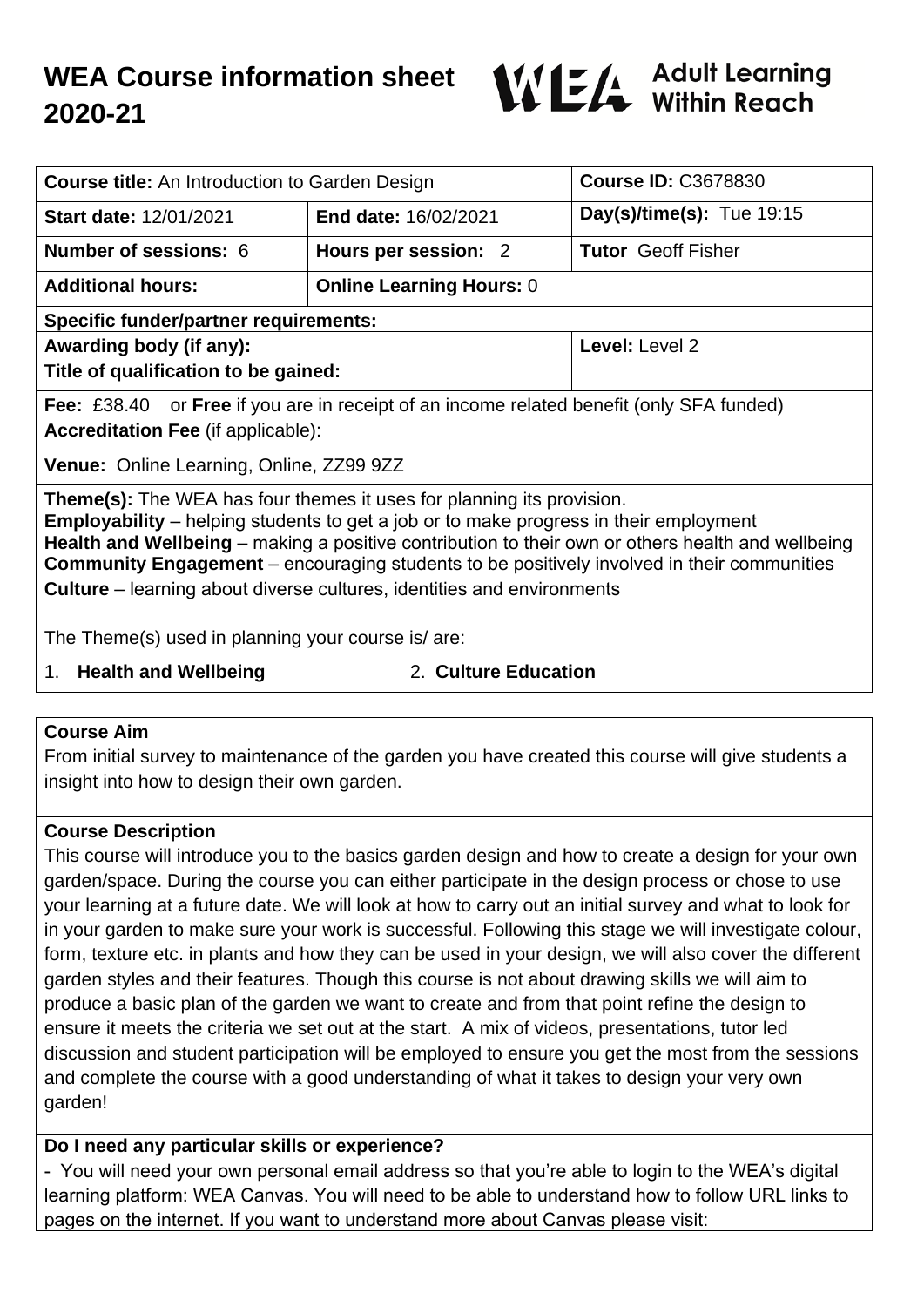http://bit.ly/WEAonline

- You will need to be able to follow links to join our WEA live video learning platform: WEA Zoom. If you'd like to understand more about our video learning platform, Zoom please visit:

http://bit.ly/WEAonline and http://bit.ly/ZoomSpec

- This course is for a group of around 15 students studying in a live video-learning platform conference and an online digital learning environment platform from the comfort of your own home.

- No skills or experience needed
- This course is suitable for beginners and improvers

## **What will I achieve?**

## **By the end of the course I will be able to:**

- 1. Carry out an initial survey of the site and identify features/plants present in a basic baseline plan
- 2. Evaluate and select different garden styles and design considerations for the space
- 3. Create a basic plan of the garden with selected plants/features present
- 4. Evaluate and improve your design in the light of feedback and further research
- 5. Produce a final design/planting plan of the garden you intend to create

## **What teaching methods will be used and will there be work outside of the class?**

- The WEA's digital learning platform, Canvas will be used to provide resources or to support lessons, enable assessment, provide learner feedback and for other activities for individuals away from the course. If you want to understand more about our digital learning platform please visit: http://bit.ly/WEAonline
- The WEA tutor will use a range of different teaching and learning methods and encourage you and the group to be actively involved in your learning
- You may be asked to undertake additional work in your own time to support your learning

## **What kind of feedback can I expect from the tutor?**

- Your tutor will provide written, text and audio feedback recorded in WEA Canvas, WEA's digital learning platform.

- A range of informal activities will be used by the tutor to see what you are learning which may include quizzes, question and answer, small projects and discussion
- You will have opportunities to discuss your progress with your tutor
- You will be encouraged to share your work with the group and discuss your learning
- You will be encouraged to consider other students work and give your opinions and suggestions

# **What else do I need to know? Is there anything I need to bring?**

- What you need: You will need an internet connection, speakers, a microphone and a webcam so that you can use our video learning platform, Zoom. If you'd like to understand more Zoom please visit: http://bit.ly/ZoomSpec

- You will need a personal email address to join the WEA's digital learning platform, Canvas so that you can receive resources, record your progress and achievement and to work with others and share ideas. If you want to understand more about our digital learning platform please visit: http://bit.ly/WEAonline

- Nothing else is needed